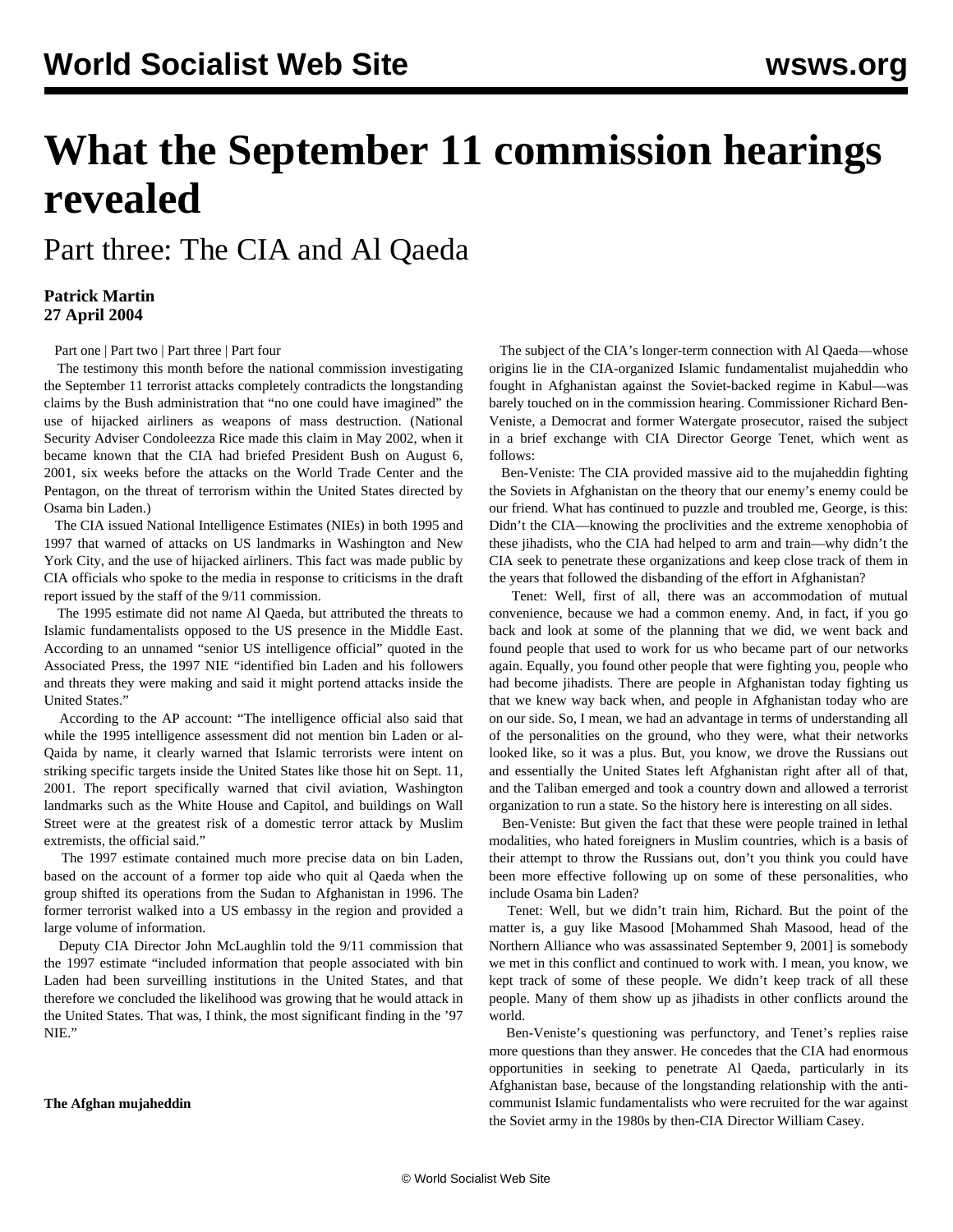But after Tenet's concession that "we had an advantage in terms of understanding all of the personalities on the ground, who they were, what their networks looked like, so it was a plus," the commission simply dropped the subject.

 This comment, however, makes nonsense of the claim that it was impossible to forestall the September 11 attacks because the CIA had no "assets" within the camp of Al Qaeda. Clearly, the CIA was in far better position to understand bin Laden and his cohorts, know their movements and operations, even influence their decisions, than it was with targets of American intelligence activities in many other parts of the world. The question which was not raised in the commission hearing, and has rarely been voiced publicly, is when, or even if, the CIA actually parted company with bin Laden, its former comrade-in-arms.

#### **Incompetence or obstruction?**

 This background provides the necessary context for assessing the claims that instances of CIA failure to pursue the investigation into Al Qaeda, documented in the draft report of the commission staff or in televised questioning of the major witnesses, were to be explained as "mistakes." Rather than mere incompetence, these incidents suggest a systematic pattern of obstructing aggressive action against Al Qaeda operatives. The incidents include the following:

 \* As early as 1999, the CIA was given the first name and telephone number of one of the future hijackers, Marwan al-Shehhi, believed to be the pilot of United Airlines Flight 175, one of the planes that struck the World Trade Center. The German intelligence service obtained the name and phone number, but al-Shehhi was never located, although he continued to use the phone number during the period before the attacks.

 \* In early 2000, as noted in a previous part of this series, the CIA learned that two of the future hijackers, Khalil al-Mihdhar and Nawaf al-Hawazmi, had attended an Al Qaeda meeting in Malaysia. A clandestine search of al-Mihdhar's hotel room produced a photocopy of his passport, showing a visa stamp permitting him to enter the United States. When the two flew to Bangkok, in the company of a third Al Qaeda member, the CIA failed to notify its Bangkok station in time to track the movements of the suspected terrorist with a US entry visa. Only after the fact, the agency says, did it learn that al-Mihdhar and al-Hawazmi had boarded a flight from Bangkok to Los Angeles, indicating their final destination was New York City.

 \* The CIA did not inform any domestic US police or security agency until August 2001 that the two suspected Al Qaeda operatives had arrived in the United States early in 2000. During this time, al-Mihdhar and al-Hawazmi were listed in the San Diego phone book, al-Hawazmi took flight training, and al-Mihdhar applied for and received a reentry visa from the US State Department, which had never been asked to add his name to its terrorist watch list. The two men's names only reached the Los Angeles FBI office on September 11, 2001, a few hours after they had boarded American Airlines Flight 77, the plane that was hijacked and crashed into the Pentagon.

 There are allegations of CIA contact with other hijackers that have been raised in the European press but never pursued either in the US media or the 9/11 commission. The German public television network ARD and the British newspaper the *Guardian* reported in late 2001 that alleged hijacking ringleader Mohammed Atta had been the subject of monitoring by American intelligence agents for several months in 2000, during the time when he traveled between Hamburg and Frankfurt and bought large quantities of chemicals that could be used to make explosives. Yet in the first several months of 2001 Atta went in and out of the United States

several times, never being stopped by immigration authorities, although his tourist visa had expired.

#### **Once again—the strange case of Zacarias Moussaoui**

 By far the most important revelation about the role of the CIA in September 11 to emerge from the commission hearings is a fuller account of the case of Zacarias Moussaoui, the Al Qaeda supporter who is now on trial for his alleged connection to the terrorist attacks. Moussaoui was arrested on August 13, 2001 on immigration charges after his conduct at a Minneapolis-area flight school aroused suspicion. He demanded to learn how to fly a Boeing 747, despite limited training and no aptitude for flying smaller planes. He was loud, intolerant and paid cash.

 As is now well known, the FBI agents in Minneapolis recognized that Moussaoui's case was of potentially great significance. They forwarded a request to FBI headquarters in Washington for a warrant to search Moussaoui's computer and conduct other standard investigatory measures, but an FBI supervisor, David Frasca, turned them down. Top FBI and Justice Department officials said they were never informed of the request until after September 11.

 But according to the testimony before the 9/11 commission, the same information was routed to the CIA and went right to the top. The Moussaoui case became known to CIA officers working on a joint FBI-CIA counterterrorism task force in the Twin Cities, and they sent the details swiftly up the chain of command—first to Director of Operations James Pavitt and Deputy CIA Director McLaughlin a week after Moussaoui's arrest, and then, on August 23 or 24, to Tenet himself.

 Tenet told the 9/11 commission that he had received and read a briefing paper on Moussaoui, the headline of which was "Islamic Extremist Learns to Fly." This extraordinary document—the existence and title of which had not been previously disclosed—was followed by even more extraordinary inaction. The director of the CIA, after nearly a decade of increasing warnings of Al Qaeda terrorist attacks and threats of hijackings and the use of airliners as weapons, read the report, and did nothing.

 As the commission staff report observed: "In late August, the Moussaoui arrest was briefed to the DCI [Director of Central Intelligence—i.e., Tenet] and other top CIA. officials under the heading 'Islamic Extremist Learns to Fly'... The news had no evident effect on warning."

 A week later, on August 31, Tenet briefed President Bush on the latest in terrorist attacks, but made no mention of the case of Moussaoui. Nor did he mention the case at a meeting September 4 in the White House, where cabinet-level "principals" gathered to approve a new presidential National Security Decision Directive on terrorism.

 Tenet said he did not raise the subject himself because he assumed "that this was something that would be laid down in front of" the White House Counterterrorism Security Group run by Richard Clarke. But in fact, Clarke was never informed, even though the FBI was notified on August 26 by French intelligence that Moussaoui had been linked to Al Qaeda recruiting of Islamic fundamentalists for the war against Russian troops in Chechnya.

 The time sequence and political context of these events makes Tenet's failure to report the incident even more extraordinary. According to several Bush administration witnesses, Tenet briefed Bush personally on raw intelligence about possible terrorist threats on at least 40 occasions between January and July 2001. Bush's apologists have cited these briefings as evidence that Bush was deeply concerned about the threat of terrorism, in order to rebut charges by Richard Clarke and others that the Bush administration was so preoccupied with preparing for war with Iraq